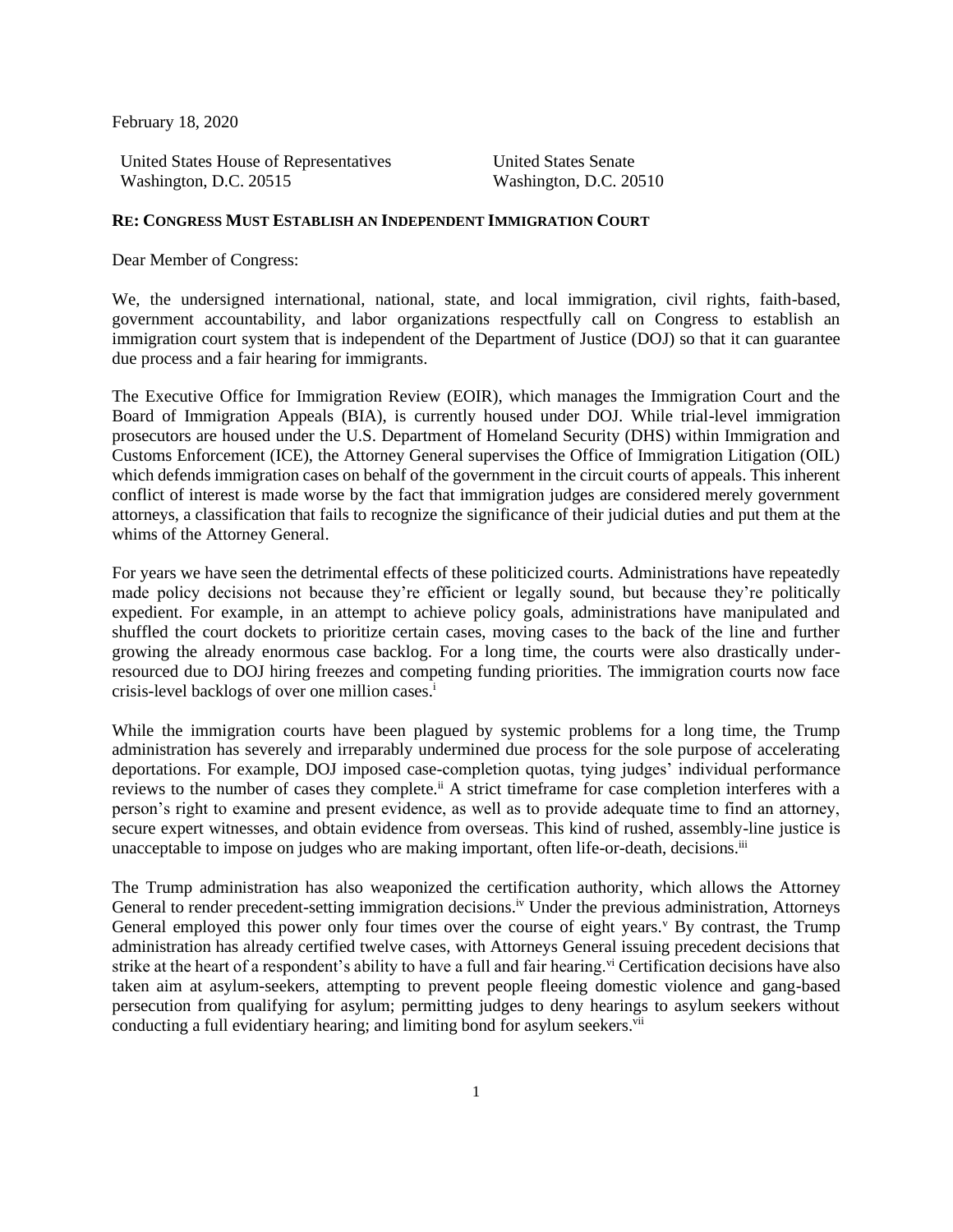We can no longer afford to have a system that can be so easily manipulated. We respectfully ask that Congress establish an independent court system that would restore due process and judicial independence. If you have any questions, please do not hesitate to contact Laura Lynch [\(llynch@aila.org,](mailto:llynch@aila.org) 202-507-7627).

Sincerely,

Advocates for Basic Legal Equality, Inc. American Immigration Council American Immigration Lawyers Association (AILA) Amnesty International USA Capital Area Immigrants' Rights (CAIR) Coalition Catholic Legal Immigration Network Inc. Center for Gender & Refugee Studies Center for Victims of Torture Church World Service Coalition for Humane Immigrant Rights (CHIRLA) DC - MD Justice For Our Neighbors Freedom for Immigrants Freedom Network USA Government Accountability Project **HIAS** Human Rights First Human Rights Initiative of North Texas Human Rights Watch Ignatian Solidarity Network Immigration Equality Innovation Law Lab International Federation of Professional and Technical Engineers InterReligious Task Force On Central America and Colombia Justice for Our Neighbors Michigan Kids in Need of Defense Las Americas Immigrant Advocacy Center Latin America Working Group (LAWG) Lutheran Immigration and Refugee Service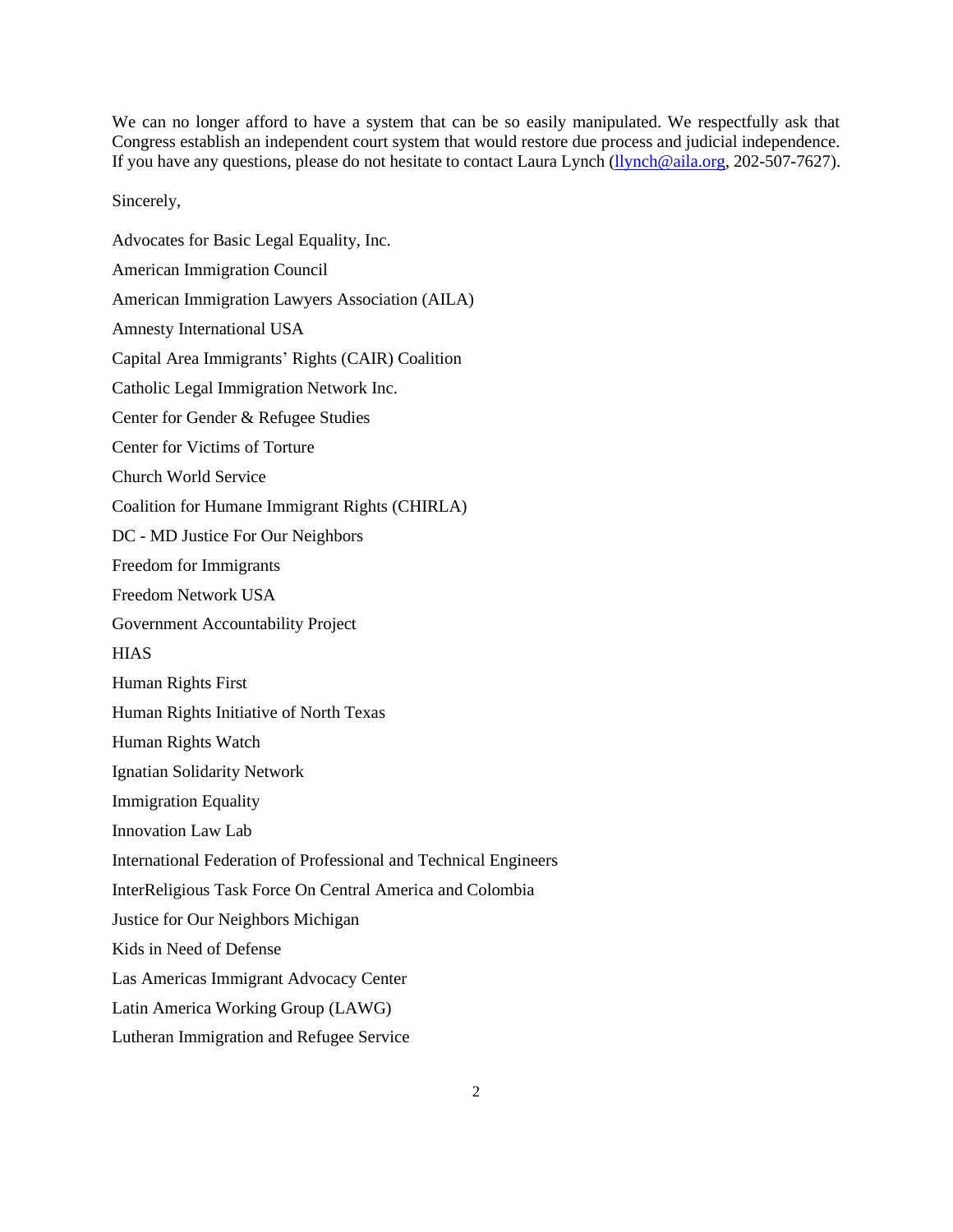National Advocacy Center of the Sisters of the Good Shepherd

- National Council of Jewish Women
- National Immigrant Justice Center
- National Immigration Law Center
- National Immigration Project of the National Lawyers Guild (NIPNLG)
- National Justice for Our Neighbors
- National Network for Immigrant and Refugee Rights
- NETWORK Lobby for Catholic Social Justice
- New York City Bar Association
- Northern Illinois Justice for Our Neighbors
- Ohio Immigrant Alliance
- Project On Government Oversight
- Refugees International
- Round Table of Former Immigration Judges
- San Antonio Region Justice For Our Neighbors
- Santa Fe Dreamers Project
- Service Employees International Union (SEIU)
- Sisters of Mercy of the Americas Justice Team
- South Texas Human Rights Center
- SPLC Action Fund
- The Florence Immigrant & Refugee Rights Project
- The Legal Clinic
- Unitarian Universalist Service Committee
- United We Dream
- Women's Refugee Commission
- Young Center for Immigrant Children's Rights

<sup>i</sup> DOJ's Executive Office for Immigration Review (EOIR), Memorandum from James McHenry, Director, Executive Office for Immigration Review on Immigration Judge Performance Metrics to All Immigration Judges (Mar. 30, 2018), [https://www.aila.org/infonet/eoir-memo-immigration-judge-performance-metrics;](https://www.aila.org/infonet/eoir-memo-immigration-judge-performance-metrics) *see also* National Association of Immigration Judges, Imposing Quotas on Immigration Judges will Exacerbate the Case Backlog at Immigration Courts, (Jan. 31, 2018), [https://www.naij](https://www.naij-usa.org/images/uploads/publications/NAIJ_Imposing_Quotas_on_IJs_will_Exacerbate_the_Court_Backlog_1-31-18._.pdf)[usa.org/images/uploads/publications/NAIJ\\_Imposing\\_Quotas\\_on\\_IJs\\_will\\_Exacerbate\\_the\\_Court\\_Backlog\\_1-31-](https://www.naij-usa.org/images/uploads/publications/NAIJ_Imposing_Quotas_on_IJs_will_Exacerbate_the_Court_Backlog_1-31-18._.pdf)